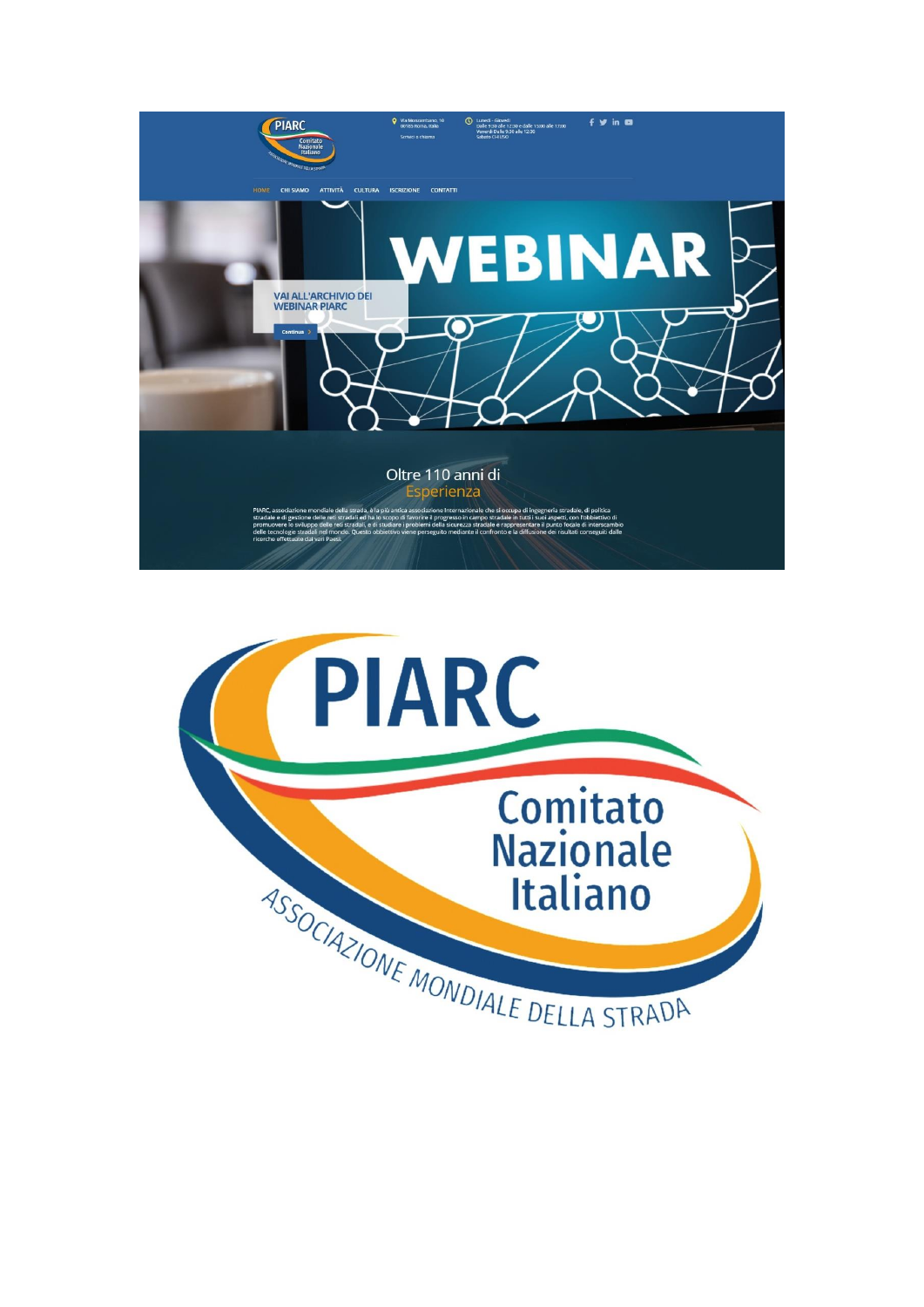

**In mid-May PIARC (the World Road Association) and EFA held a meeting to create a specific working group that will study how to update driving training to contemporary needs.**

**Dr. Leonardo Annese, the leader of the group "Ethical, social and safety aspects of independent driving", accompanies us along this road.**

**1) Dr. Annese, if I were a photographer, I would like to take a photograph describing your association. Is it possible to do that? If you had 3 shots, what would you focus on?**

L'ASSOCIATION INTERNATIONALE PERMANENTE DES CONGRES DE LA ROUTE", hence the initials AIPCR since October 2019 called PIARC to standardize the brand to a common name in all member countries of the five Continents, was created in 1909, after the first World Road Congress held in Paris in 1908, with the aim of representing the road organizations of all countries. PIARC recently took the name of World Road Association and counts among its Members, 122 National Governments, more than 2000 Members between Collectives and Individuals in 140 Countries all over the world and about 850 Experts working in 18 International Technical Committees.

PIARC is the oldest international association dealing with road engineering, road policy and road network management and aims to promote progress in the road field in all its aspects, with the aim of promoting the development of road networks, and to study road safety issues and represent the focal point for the interchange of road technologies in the world. This objective is pursued by comparing and disseminating the results of research carried out by the various countries in the various sectors concerning both roads as structural elements and traffic with aspects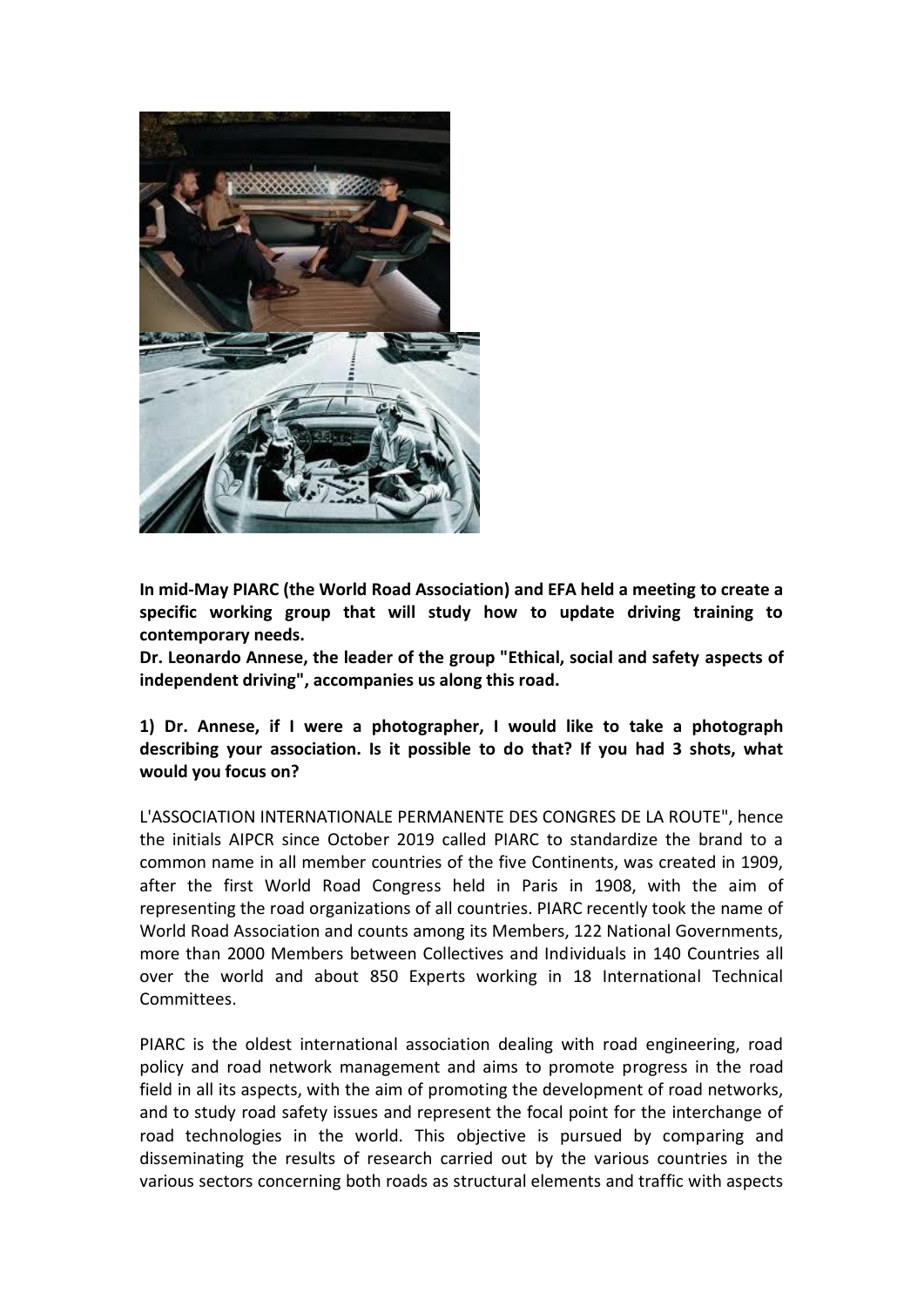of functionality and guarantee for users. The World Road Congress, which takes place every four years, aims to examine and discuss the state of road technology and all the problems related to it, in different countries around the world members of PIARC, in an extremely challenging cultural comparison, whose conclusions are collected in publications that are made available to all.

These are organs of the General Headquarters in Paris: the Council, the highest deliberative body, with about 270 members including President, Secretary General, Former Presidents and Vice-Presidents, Honorary Members, First Delegates, Representatives of the countries in proportional number to the Members of each country; the Executive Committee, a political body, with a number of members that can reach a maximum of 28 people.

The Italian National Committee represents Italy in the World Association and organizes its activities both nationally and internationally and consists of a First Delegate - in fact the official representative of the Italian Government, a President, a Secretary General, the Italian National Committee CNI with members elected and appointed by the Ministry of Infrastructure and Transport.

## **2) You are the Leader of the group "Ethical, social and safety aspects of autonomous driving". Can you give us a snapshot of the working group?**

Since its establishment in 1909, PIARC has had a technical-engineering characterization of the road world. Only more recently, PIARC has become more involved in the transport of people and goods, traffic modes, road safety systems and policies, and lastly intelligent traffic systems and automations both automatic (ADAS) and autonomous and their impact on the world of transport and infrastructure.

Transport automation has become a particular component of the road world with investment and funding from governments and industry.

PIARC has therefore set up technical structures both at international and Italian level with the aim of collecting the best practices of all member countries.

For the first time in the history of PIARC, the Group is looking at the human component and the perception and acceptance of the autonomous vehicle, the different categories of users involved, from the elderly, disabled and vulnerable users, going beyond the technological and purely transport component.

The human being, despite not being an autonomous transport actor, is put at the centre of attention

## **3) What gives rise to curiosity about the world of driving schools?**

The knowledge of the various partial automation systems for driver assistance already present on the latest generation of vehicles, the so-called ADAS, and soon to be compulsory, have made it appropriate to consider them as an integral part of the training and preparation of the next drivers, whether they are new drivers or, above all, those who find themselves having to renew their driving licence probably at an advanced age in which familiarity with the newest technologies and access to them require a path of digitization and approach that is more familiar to the younger generations.